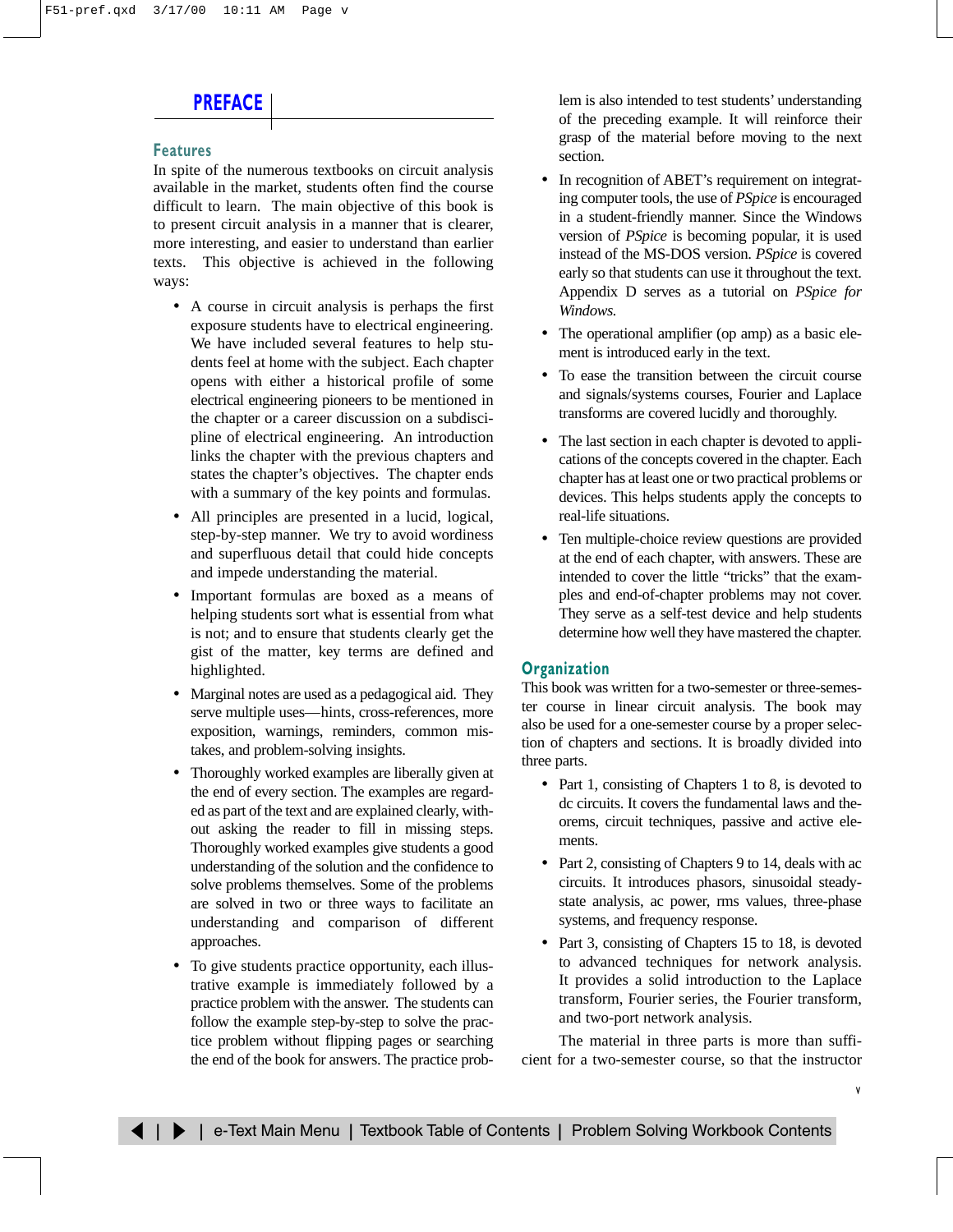must select which chapters/sections to cover. Sections marked with the dagger sign (†) may be skipped, explained briefly, or assigned as homework. They can be omitted without loss of continuity. Each chapter has plenty of problems, grouped according to the sections of the related material, and so diverse that the instructor can choose some as examples and assign some as homework. More difficult problems are marked with a star (\*). Comprehensive problems appear last; they are mostly applications problems that require multiple skills from that particular chapter.

The book is as self-contained as possible. At the end of the book are some appendixes that review solutions of linear equations, complex numbers, mathematical formulas, a tutorial on *PSpice for Windows*, and answers to odd-numbered problems. Answers to all the problems are in the solutions manual, which is available from the publisher.

#### **Prerequisites**

As with most introductory circuit courses, the main prerequisites are physics and calculus. Although familiarity with complex numbers is helpful in the later part of the book, it is not required.

#### **Supplements**

**Solutions Manual**—an Instructor's Solutions Manual is available to instructors who adopt the text. It contains complete solutions to all the end-of-chapter problems.

**Transparency Masters**—over 200 important figures are available as transparency masters for use as overheads.

**Student CD-ROM**—100 circuit files from the book are presented as *Electronics Workbench* (EWB) files; 15–20 of these files are accessible using the free demo of *Electronics Workbench*. The students are able to experiment with the files. For those who wish to fully unlock all 100 circuit files, EWB's full version may be purchased from Interactive Image Technologies for approximately \$79.00. The CD-ROM also contains a selection of problem-solving, analysis and design tutorials, designed to further support important concepts in the text.

**Problem-Solving Workbook**—a paperback workbook is for sale to students who wish to practice their problem solving techniques. The workbook contains a discussion of problem solving strategies and 150 additional problems with complete solutions provided.

**Online Learning Center (OLC)**—the Web site for the book will serve as an online learning center for students as a useful resource for instructors. The OLC will provide access to:

300 test questions—for instructors only Downloadable figures for overhead

presentations—for instructors only

Solutions manual—for instructors only

Web links to useful sites

- Sample pages from the Problem-Solving Workbook
- PageOut Lite—a service provided to adopters who want to create their own Web site. In just a few minutes, instructors can change the course syllabus into a Web site using PageOut Lite.

The URL for the web site is www.mhhe.com.alexander. Although the textbook is meant to be self-explanatory and act as a tutor for the student, the personal contact involved in teaching is not to be forgotten. The book and supplements are intended to supply the instructor with all the pedagogical tools necessary to effectively present the material.

## **[ACKNOWLEDGMENTS](#page-0-0)**

We wish to take the opportunity to thank the staff of McGraw-Hill for their commitment and hard work: Lynn Cox, Senior Editor; Scott Isenberg, Senior Sponsoring Editor; Kelley Butcher, Senior Developmental Editor; Betsy Jones, Executive Editor; Catherine Fields, Sponsoring Editor; Kimberly Hooker, Project Manager; and Michelle Flomenhoft, Editorial Assistant. They got numerous reviews, kept the book on track, and helped in many ways. We really appreciate their inputs. We are greatly in debt to Richard Mickey for taking the pain ofchecking and correcting the entire manuscript. We wish to record our thanks to Steven Durbin at Florida State University and Daniel Moore at Rose Hulman Institute of Technology for serving as accuracy checkers of examples, practice problems, and endof-chapter problems. We also wish to thank the following reviewers for their constructive criticisms and helpful comments.

> Promod Vohra, *Northern Illinois University* Moe Wasserman, *Boston University* Robert J. Krueger, *University of Wisconsin Milwaukee* John O'Malley, *University of Florida*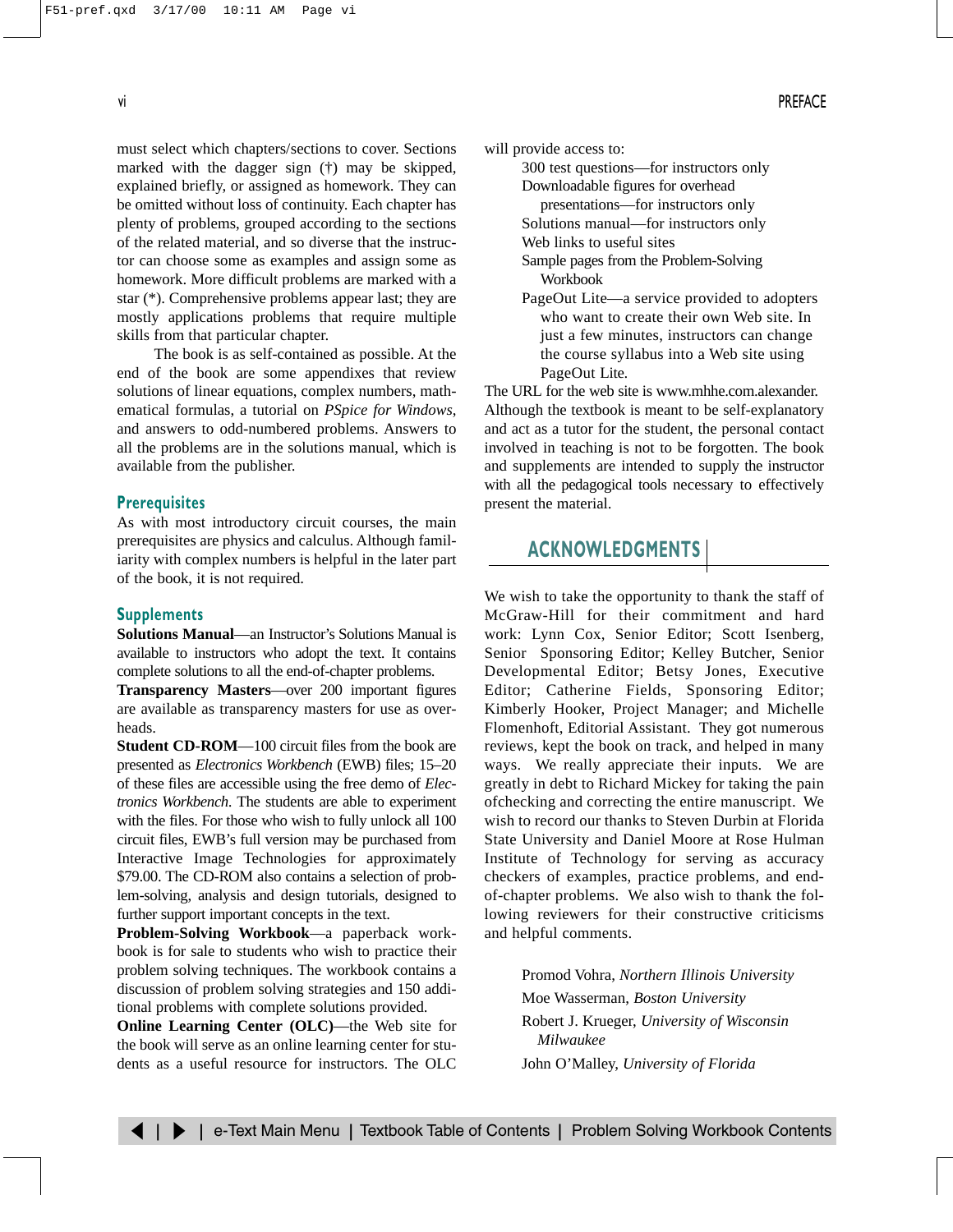Aniruddha Datta, *Texas A&M University* John Bay, *Virginia Tech* Wilhelm Eggimann, *Worcester Polytechnic Institute* A. B. Bonds, *Vanderbilt University* Tommy Williamson, *University of Dayton* Cynthia Finelli, *Kettering University* John A. Fleming, *Texas A&M University* Roger Conant, *University of Illinois at Chicago* Daniel J. Moore, *Rose-Hulman Institute of Technology* Ralph A. Kinney, *Louisiana State University* Cecilia Townsend, *North Carolina State University* Charles B. Smith, *University of Mississippi* H. Roland Zapp, *Michigan State University* Stephen M. Phillips, *Case Western University* Robin N. Strickland, *University of Arizona* David N. Cowling, *Louisiana Tech University* Jean-Pierre R. Bayard, *California State University*

Jack C. Lee, *University of Texas at Austin* E. L. Gerber, *Drexel University*

The first author wishes to express his appreciation to his department chair, Dr. Dennis Irwin, for his outstanding support. In addition, he is extremely grateful to Suzanne Vazzano for her help with the solutions manual.

The second author is indebted to Dr. Cynthia Hirtzel, the former dean of the college of engineering at Temple University, and Drs.. Brian Butz, Richard Klafter, and John Helferty, his departmental chairpersons at different periods, for their encouragement while working on the manuscript. The secretarial support provided by Michelle Ayers and Carol Dahlberg is gratefully appreciated. Special thanks are due to Ann Sadiku, Mario Valenti, Raymond Garcia, Leke and Tolu Efuwape, and Ope Ola for helping in various ways. Finally, we owe the greatest debt to our wives, Paulette and Chris, without whose constant support and cooperation this project would have been impossible.

Please address comments and corrections to the publisher.

#### **C. K. Alexander and M. N. O. Sadiku**